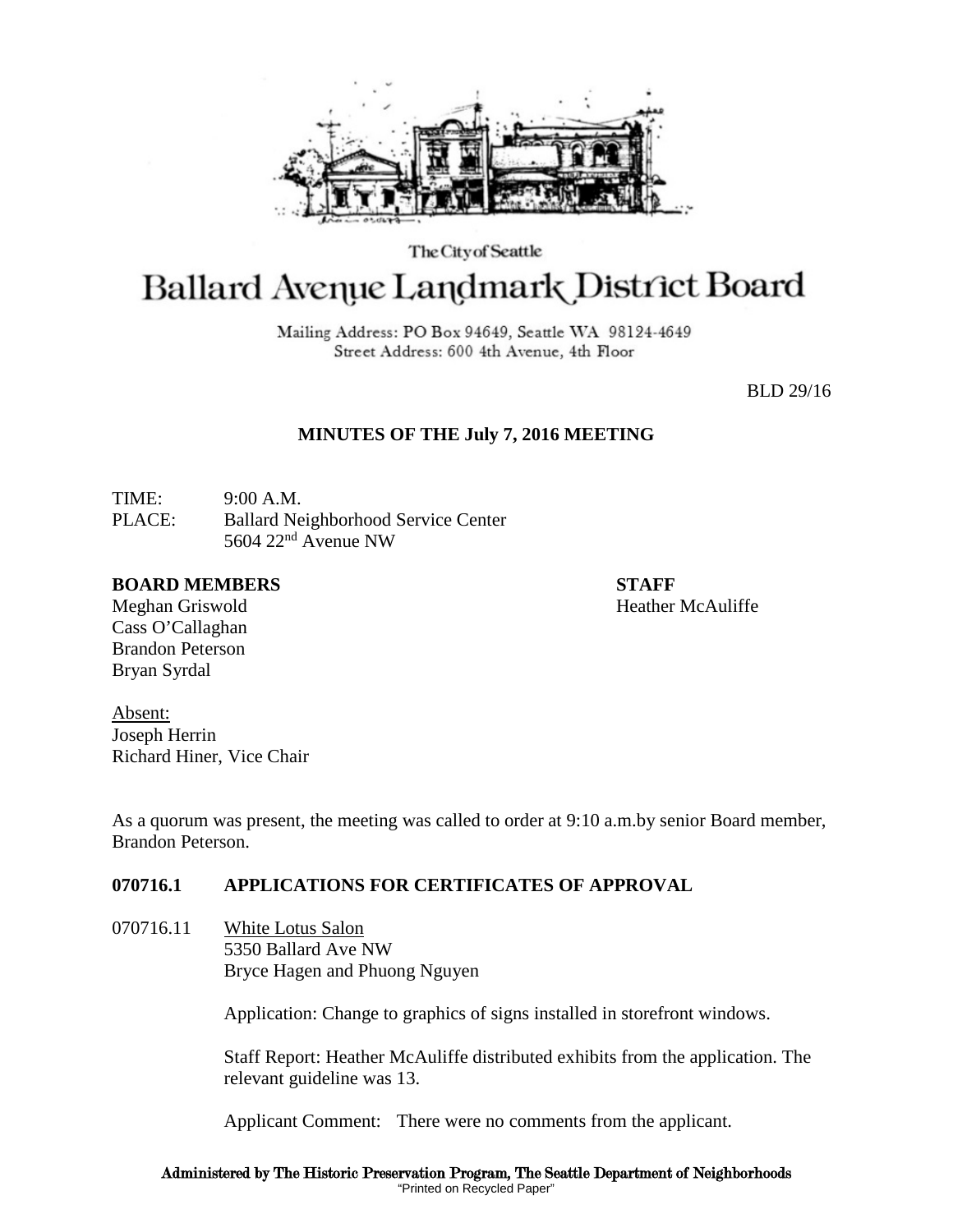Public Comment: There were no comments from the public.

Board Discussion: Board members concurred that the change in graphics met the sign guidelines.

Motion: Cass O'Callaghan made a motion to approve the application as presented.

MM/SC/CO/BS 4-0-0

#### **070716.2 BOARD BUSINESS**

The Board discussed the Draft Environmental Impact Statement (DEIS) for the Burke-Gilman "Missing Link" section. Staff explained that the Board has jurisdiction over changes to curbing on Ballard Avenue but not the design of a traffic light for bicyclists.

#### **070716.3 APPROVAL OF MINUTES**

The Board members reviewed the minutes of the May 5, 2016 meeting.

Motion: Cass O'Callaghan made a motion to approve the minutes as written.

MM/SC/CO/BP 3-0-1 (Bryan Syrdal abstained)

The Board members reviewed the minutes of the June 2, 2016 meeting.

Motion: Cass O'Callaghan made a motion to approve the minutes as written.

 MM/SC/CO/BP 2-0-2 (Meghan Griswold and Bryan Syrdal abstained)

#### **070716.4 REPORT OF THE CHAIR**

There was no report.

#### **070716.5 STAFF REPORT**

Heather McAuliffe introduced Sandy Wolf, who will be appointed to the Architect position.

Cass O'Callaghan made a motion to adjourn the meeting. Meghan Griswold seconded the motion.

9:42 a.m. The meeting was adjourned.